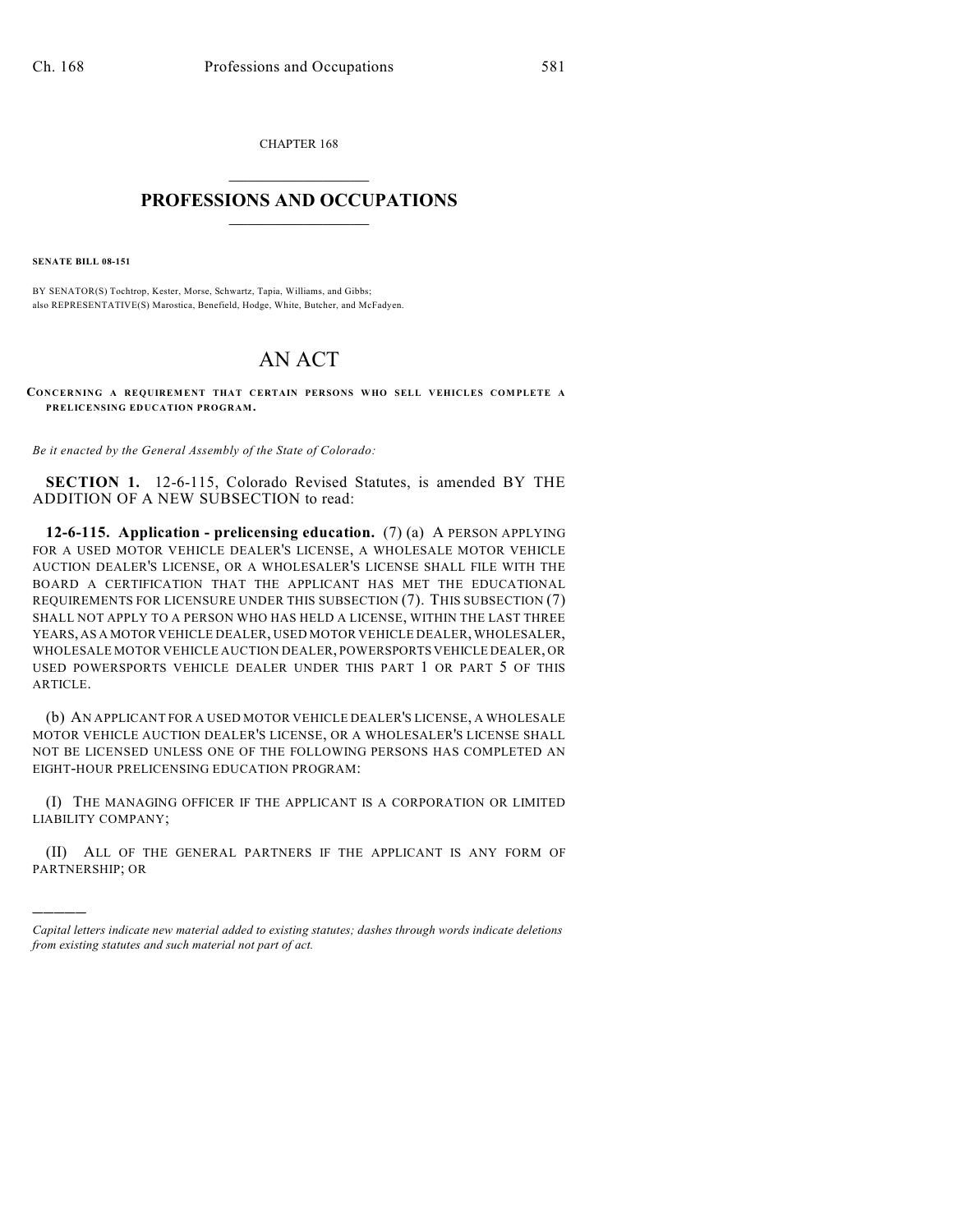(III) THE OWNER OR MANAGING OFFICER IF THE APPLICANT IS A SOLE PROPRIETORSHIP.

(c) THE PRELICENSING EDUCATION PROGRAM SHALL INCLUDE, WITHOUT LIMITATION, STATE AND FEDERAL STATUTES AND RULES GOVERNING THE SALE OF MOTOR VEHICLES.

(d) A PRELICENSING EDUCATION PROGRAM SHALL NOT FULFILL THE REQUIREMENTS OF THIS SECTION UNLESS APPROVED BY THE BOARD. THE BOARD SHALL APPROVE ANY PROGRAM WITH A CURRICULUM THAT REASONABLY COVERS THE MATERIAL REQUIRED BY THIS SECTION WITHIN EIGHT HOURS.

(e) THE BOARD MAY ADOPT RULES ESTABLISHING REASONABLE FEES TO BE CHARGED FOR THE PRELICENSING EDUCATION PROGRAM.

(f) THE BOARD MAY ADOPT REASONABLE RULES TO IMPLEMENT THIS SECTION, INCLUDING, WITHOUT LIMITATION, RULES THAT GOVERN:

(I) THE CONTENT AND SUBJECT MATTER OF EDUCATION;

(II) THE CRITERIA, STANDARDS, AND PROCEDURES FOR THE APPROVAL OF COURSES AND COURSE INSTRUCTORS;

(III) THE TRAINING FACILITY REQUIREMENTS; AND

(IV) THE METHODS OF INSTRUCTION.

(g) AN APPROVED PRELICENSING PROGRAM PROVIDER SHALL ISSUE A CERTIFICATE TO A PERSON WHO SUCCESSFULLY COMPLETES THE APPROVED PRELICENSING EDUCATION PROGRAM. THE CURRENT CERTIFICATE OF COMPLETION, OR A COPY OF THE CERTIFICATE, SHALL BE POSTED CONSPICUOUSLY AT THE DEALERSHIP'S PRINCIPAL PLACE OF BUSINESS.

(h) AN APPROVED PRELICENSING PROGRAM PROVIDER SHALL SUBMIT A CERTIFICATE TO THE EXECUTIVE DIRECTOR FOR EACH PERSON WHO SUCCESSFULLY COMPLETES THE PRELICENSING EDUCATION PROGRAM. THE CERTIFICATE MAY BE TRANSMITTED ELECTRONICALLY.

**SECTION 2.** 12-6-517, Colorado Revised Statutes, is amended BY THE ADDITION OF A NEW SUBSECTION to read:

**12-6-517. Application.** (7) (a) A PERSON APPLYING FOR A USED POWERSPORTS VEHICLE DEALER'S LICENSE SHALL FILE WITH THE BOARD A CERTIFICATION THAT THE APPLICANT HAS MET THE EDUCATIONAL REQUIREMENTS FOR LICENSURE UNDER THIS SUBSECTION (7), UNLESS THE APPLICANT IS LICENSED AS A MOTOR VEHICLE DEALER OR A USED MOTOR VEHICLE DEALER. THIS SUBSECTION (7) SHALL NOT APPLY TO A PERSON WHO HAS HELD A LICENSE, WITHIN THE LAST THREE YEARS, AS A MOTOR VEHICLE DEALER, USED MOTOR VEHICLE DEALER, WHOLESALER, WHOLESALE MOTOR VEHICLE AUCTION DEALER, POWERSPORTS VEHICLE DEALER, OR USED POWERSPORTS VEHICLE DEALER UNDER THIS PART 5 OR PART 1 OF THIS ARTICLE.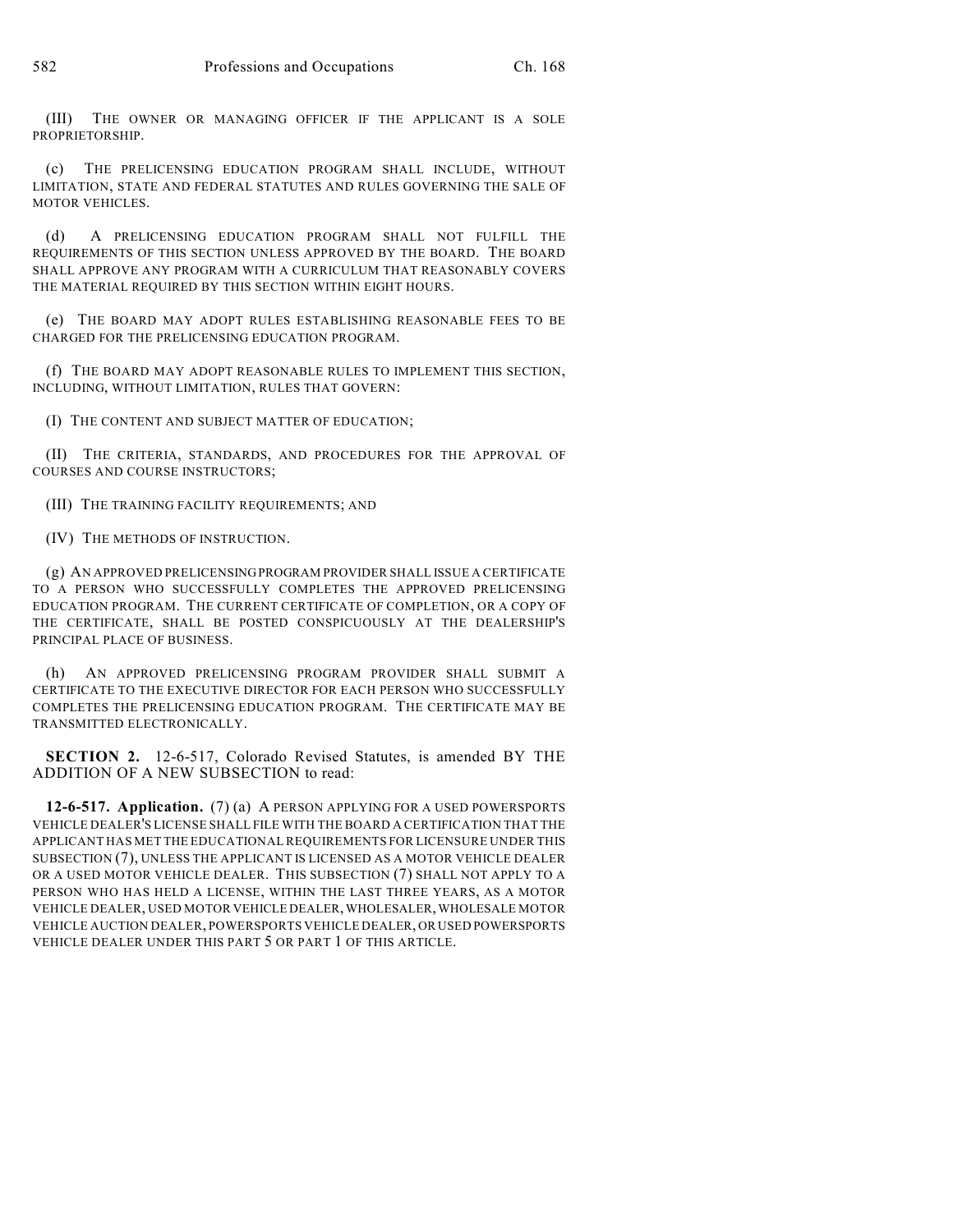(b) AN APPLICANT FOR A USED POWERSPORTS VEHICLE DEALER'S LICENSE SHALL NOT BE LICENSED UNLESS ONE OF THE FOLLOWING PERSONS HAS COMPLETED AN EIGHT-HOUR PRELICENSING EDUCATION PROGRAM:

(I) THE MANAGING OFFICER IF THE APPLICANT IS A CORPORATION OR LIMITED LIABILITY COMPANY;

(II) ALL OF THE GENERAL PARTNERS IF THE APPLICANT IS ANY FORM OF PARTNERSHIP; OR

(III) THE OWNER OR MANAGING OFFICER IF THE APPLICANT IS A SOLE PROPRIETORSHIP.

(c) THE PRELICENSING EDUCATION PROGRAM SHALL INCLUDE, WITHOUT LIMITATION, STATE AND FEDERAL STATUTES AND RULES GOVERNING THE SALE OF POWERSPORT VEHICLES.

(d) A PRELICENSING EDUCATION PROGRAM SHALL NOT FULFILL THE REQUIREMENTS OF THIS SECTION UNLESS APPROVED BY THE BOARD. THE BOARD SHALL APPROVE ANY PROGRAM WITH A CURRICULUM THAT REASONABLY COVERS THE MATERIAL REQUIRED BY THIS SECTION WITHIN EIGHT HOURS.

(e) THE BOARD MAY ADOPT RULES ESTABLISHING REASONABLE FEES TO BE CHARGED FOR THE PRELICENSING EDUCATION PROGRAM.

(f) THE BOARD MAY ADOPT REASONABLE RULES TO IMPLEMENT THIS SECTION, INCLUDING, WITHOUT LIMITATION, RULES THAT GOVERN:

(I) THE CONTENT AND SUBJECT MATTER OF EDUCATION;

(II) THE CRITERIA, STANDARDS, AND PROCEDURES FOR THE APPROVAL OF COURSES AND COURSE INSTRUCTORS;

(III) THE TRAINING FACILITY REQUIREMENTS; AND

(IV) THE METHODS OF INSTRUCTION.

(g) AN APPROVED PRELICENSING PROGRAM PROVIDER SHALL ISSUE A CERTIFICATE TO A PERSON WHO SUCCESSFULLY COMPLETES THE APPROVED PRELICENSING EDUCATION PROGRAM. THE CURRENT CERTIFICATE OF COMPLETION, OR A COPY OF THE CERTIFICATE, SHALL BE POSTED CONSPICUOUSLY AT THE DEALERSHIP'S PRINCIPAL PLACE OF BUSINESS.

(h) AN APPROVED PRELICENSING PROGRAM PROVIDER SHALL SUBMIT A CERTIFICATE TO THE EXECUTIVE DIRECTOR FOR EACH PERSON WHO SUCCESSFULLY COMPLETES THE PRELICENSING EDUCATION PROGRAM. THE CERTIFICATE MAY BE TRANSMITTED ELECTRONICALLY.

**SECTION 3. Effective date - applicability.** (1) This act shall take effect at 12:01 a.m. on the day following the expiration of the ninety-day period after final adjournment of the general assembly that is allowed for submitting a referendum